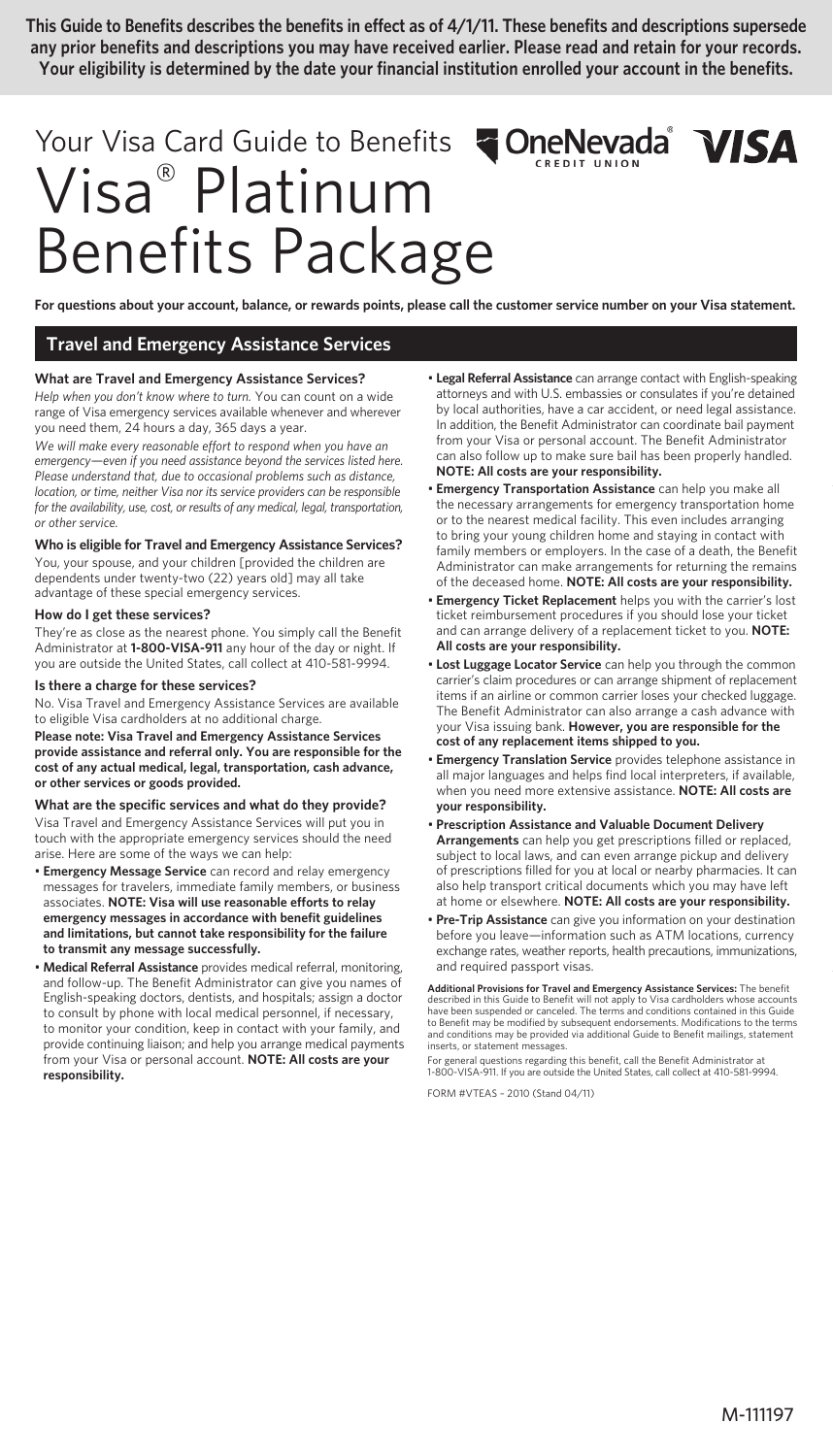# **Auto Rental Collision Damage Waiver**

## **What is this benefit?**

Subject to the terms and conditions provided in this Guide to Benefit, the Visa Auto Rental Collision Damage Waiver benefit ("Auto Rental CDW") provides reimbursement for damage due to collision or theft up to the actual cash value of most rental vehicles. In your country of residence, this benefit is supplemental to, and excess of, any valid and collectible insurance from any other source. We will reimburse only for that theft or damage not payable by any other party. Here are answers to some commonly asked questions about the benefit.

## **Who is eligible?**

You are eligible only if you are a valid cardholder whose name is embossed on an eligible U.S.-issued Visa card. Only you as the primary renter of the vehicle and any additional drivers permitted by the auto rental agreement are covered.

## **What is covered?**

Subject to the terms and conditions in this Guide to Benefit, if you do not have personal automobile insurance or any other insurance covering this theft or damage, this benefit reimburses you for the covered theft or damage as well as valid administrative and lossof-use charges imposed by the auto rental company and reasonable towing charges that occur while you are responsible for the rental vehicle. If you have personal automobile insurance or other insurance covering this theft or damage, the Visa Auto Rental CDW benefit reimburses you for the deductible portion of your personal automobile insurance, and any unreimbursed portion of valid administrative and loss-of-use charges imposed by the rental car company, as well as reasonable towing charges resulting from covered theft or damage of the rental vehicle while it is your responsibility. Only vehicle rental periods that neither exceed nor are intended to exceed fifteen (15) consecutive days within your country of residence or thirty-one (31) consecutive days outside your country of residence are covered.

The benefit provides reimbursement up to the actual cash value of the vehicle as it was originally manufactured. Most private passenger automobiles, minivans, and sport utility vehicles are eligible, but some restrictions may apply. Please contact the Benefit Administrator to inquire about a specific vehicle.

**Within your country of residence, this benefit supplements, and applies excess of, any valid and collectible insurance or reimbursement from any source. This means that, subject to the terms and conditions of this Guide to Benefit, Visa Auto Rental CDW applies to eligible theft or damage or expenses that are not covered by insurance or reimbursement.**

## **The benefit covers:**

- Physical damage and/or theft of the covered rental vehicle.
- Valid loss-of-use charges imposed and substantiated by the auto rental company through a fleet utilization log.
- Reasonable and customary towing charges, due to covered theft or damage to the nearest qualified repair facility.

## **How do I activate this benefit?**

For the benefit to be in effect, you must:

- Initiate and complete the entire rental transaction with your eligible Visa card, and
- Decline the auto rental company's collision damage waiver (CDW/LDW) option or similar provision.

## Helpful hints:

- Check the rental vehicle for prior damage before leaving the rental lot.
- Review the auto rental agreement carefully to make sure you are declining CDW/LDW and also to familiarize yourself with the terms and conditions of the auto rental agreement.

#### **What do I do if I have an accident or the rental vehicle is stolen? Immediately call the Benefit Administrator at 1-800-VISA-911 to report the theft or damage regardless of whether your liability has been established.** If you are outside the United States, call collect at 410-581-9994. The Benefit Administrator will answer any questions you or the auto rental company may have and will then send you a claim form.

**All incidents must be reported immediately following the theft or damage, but in no event later than forty-five (45) days\* following the date of the theft or damage.** Furthermore, we reserve the right to deny any claim that contains charges that would not have been included had the Benefit Administrator been notified before those expenses were incurred. We therefore advise you to notify us immediately after any incident. You must make every reasonable effort to protect the rental vehicle from theft or damage.

## **What is not covered?**

- Any obligation you assume under any agreement (other than the deductible under your personal auto policy).
- Any violation of the auto rental agreement or this benefit.
- Injury of anyone or damage to anything inside or outside the rental vehicle.
- Loss or theft of personal belongings.
- Personal liability.
- Expenses assumed, waived, or paid by the auto rental company or its insurer.
- Cost of any insurance or collision damage waiver offered by or purchased through the auto rental company.
- Depreciation of the rental vehicle caused by the incident including, but not limited to "diminished value."
- Expenses reimbursable by your insurer, employer, or employer's insurance.
- Theft or damage due to intentional acts, or due to the driver(s) being under the influence of alcohol, intoxicants, or drugs, or due to contraband or illegal activities.
- Wear and tear, gradual deterioration, or mechanical breakdown.
- Items not installed by the original manufacturer.
- Damage due to off-road operation of the rental vehicle.
- Theft or damage due to hostility of any kind (including, but not limited to, war, invasion, rebellion, insurrection, or terrorist activities). • Confiscation by authorities.
- 
- Vehicles that do not meet the definition of covered vehicles.
- Rental periods that either exceed or are intended to exceed fifteen (15) consecutive days within your country of residence or thirtyone (31) consecutive days outside your country of residence.
- Leases and mini leases.
- Theft or damage as a result of the authorized driver's and/or cardholder's lack of reasonable care in protecting the rental vehicle before and/or after theft or damage occurs (for example, leaving the vehicle running and unattended).
- Theft or damage reported more than forty-five (45) days\* from the date of the incident.
- Theft or damage for which a claim form has not been received within ninety (90) days\* from the date of the incident.
- Theft or damage for which all required documentation has not been received within three hundred and sixty-five (365) days from the date of the incident.
- Theft or damage from rental transactions that originated in Israel, Jamaica, the Republic of Ireland, or Northern Ireland.

## **What if the auto rental company insists that I purchase the auto rental company's auto insurance or collision damage waiver?**

Call the Benefit Administrator at **1-800-VISA-911** for help. If you are outside the United States, call collect at 410-581-9994.

## **When and where do I have this benefit?**

This benefit is available in the United States and most foreign countries. **No benefit is provided for motor vehicles rented in Israel, Jamaica, the Republic of Ireland, or Northern Ireland.**  Additionally, this benefit is not available where precluded by law or in violation of the territory terms of the auto rental agreement or prohibited by individual merchants. **Because regulations vary outside the United States, we recommend you check with your auto rental company and the Benefit Administrator before you travel to make sure Visa Auto Rental CDW will apply.**

This benefit is in effect while the rental vehicle remains in your control or in the control of an authorized driver permitted to operate the rental vehicle in accordance with the rental agreement between you and the auto rental company. This benefit terminates when the auto rental company re-assumes control of the rental vehicle.

## **How does this benefit apply?**

Within your country of residence, Visa Auto Rental CDW supplements, and applies excess of, any valid and collectible insurance or reimbursement from any source. It does not duplicate insurance provided by or purchased through the auto rental company; it will not pay for theft or damage reimbursable by your own insurer, employer, employer's insurance, or any other valid and collectible reimbursement; however, it will pay for the outstanding deductible portion or other charges, including valid administration and lossof-use charges not covered by your applicable automobile insurance policy. Outside your country of residence or if you do not have automobile insurance, you do not have to claim payment from any other source of insurance before receiving the benefit.

\* Not applicable to residents of certain states.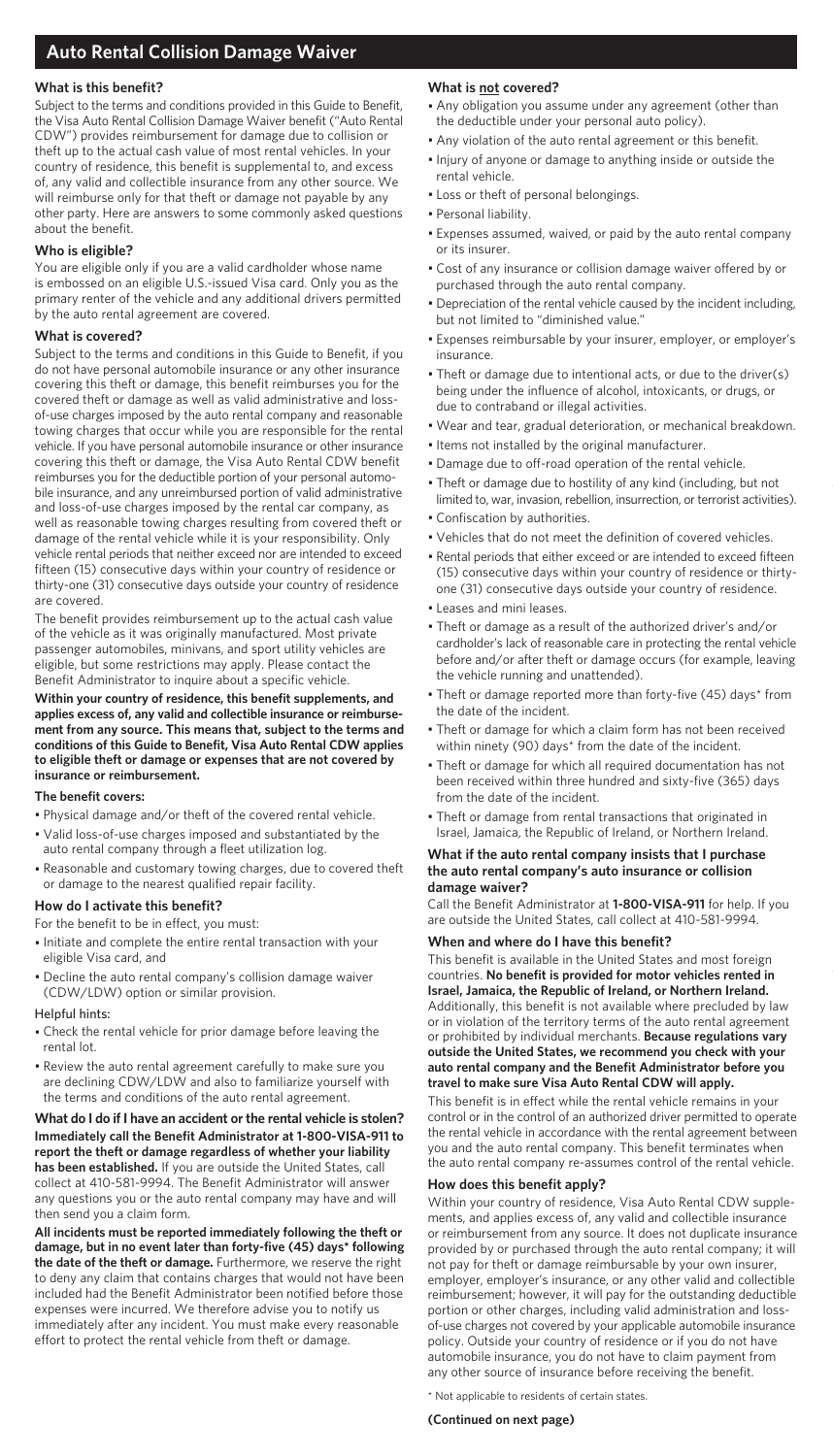# **Auto Rental Collision Damage Waiver (Cont.)**

## **What types of rental vehicles are not covered?**

Excluded worldwide are: expensive, exotic, and antique automobiles; certain vans; vehicles that have an open cargo bed; trucks; motorcycles, mopeds, and motorbikes; limousines; and recreational vehicles.

Examples of excluded expensive or exotic automobiles are the Aston Martin, Bentley, Bricklin, Daimler, DeLorean, Excalibur, Ferrari, Jensen, Lamborghini, Lotus, Maserati, Porsche, and Rolls Royce. However, selected models of BMW, Mercedes-Benz, Cadillac, and Lincoln are covered.

An antique automobile is defined as any vehicle over twenty (20) years old or any vehicle that has not been manufactured for ten (10) years or more.

This benefit is provided for only those vans manufactured and designed to transport a maximum of eight (8) people including the driver and which is used exclusively to transport people. If you have any questions regarding a specific vehicle, call the Benefit Administrator at **1-800-VISA-911**. If you are outside the United States, call collect at 410-581-9994.

#### **What do I need from the auto rental company in order to file a Visa Auto Rental CDW claim?**

At the time of the theft or damage, or when you return the rental vehicle, immediately ask the auto rental company for:

- A copy of the accident report form and claim document, which should indicate the costs you are responsible for and any amounts that have been paid toward the claim.
- A copy of the initial and final auto rental agreement(s).
- A copy of the repair estimate and itemized repair bill.
- Two (2) photographs of the damaged vehicle, if available.
- A police report, if obtainable.

## **How do I file a claim?**

**You, the cardholder, are responsible for reporting your claim to the Benefit Administrator immediately, but in no event later than forty-five (45) days\* from the date of theft or damage, or your claim may be denied. Notice to any other party will not suffice.** Furthermore, we reserve the right to deny any claim that contains charges that would not have been included had the Benefit Administrator been notified before those expenses were incurred. We therefore advise you to notify us immediately after any theft or damage.

Submit the following documentation to the Benefit Administrator:

- The completed and signed Visa Auto Rental CDW Claim Form. **Your completed claim form must be postmarked within ninety (90) days\* of the date of the theft or damage, even if all other required documentation is not yet available, or your claim may be denied.**
- A copy of your receipt or monthly billing statement as proof that the entire vehicle rental was charged and paid for with your eligible Visa card.
- A statement from your insurance carrier (and/or your employer or employer's insurance carrier, if applicable) or other reimbursement showing the costs for which you are responsible and any amounts that have been paid toward the claim. Or, if you have no applicable insurance or reimbursement, a notarized statement of no insurance or reimbursement is required.
- A copy of the declaration page from your automobile insurance carrier.

## **Purchase Security**

## **What is this Purchase Security benefit?**

Within the first ninety (90) days of the date of purchase, Purchase Security will, at the Benefit Administrator's discretion, replace, repair, or reimburse you for eligible items of personal property purchased entirely with your eligible Visa card up to a maximum of five hundred dollars (\$500.00) per claim and fifty thousand dollars (\$50,000.00) per cardholder,\* in the event of theft, damage due to fire, vandalism, accidentally discharged water, or certain weather conditions.

## **Who is eligible for this benefit?**

To be eligible for this benefit, you must be a valid cardholder of an eligible U.S.-issued Visa card.

## **What items are covered by Purchase Security?**

Your eligible purchases are protected against damage due to the following:

- Fire, smoke, explosion, riot, or vandalism.
- Windstorm, lightning, hail, rain, sleet, or snow.
- Aircraft, spacecraft, or other vehicles.

The following documents must be obtained from the auto rental company and provided to the Benefit Administrator:

- A copy of the accident report form.
- A copy of the initial and final auto rental agreement(s).
- A copy of the repair estimate or itemized repair bill.
- Two (2) photographs of the damaged vehicle, if available.
- A police report, if obtainable.
- Any other documentation deemed necessary by the Benefit Administrator to substantiate the claim.

For faster filing, or to learn more about Visa Auto Rental CDW, go to **www.visa.com/eclaims**.

**If you experience difficulty in obtaining all the required documents within ninety (90) days\* of the date of theft or damage, just submit the claim form and any documentation you already have available. NOTE: All remaining documents must be postmarked within three hundred and sixty-five (365) days of the date of theft or damage.**

## **Do I have to do anything else?**

Usually not. Under normal circumstances, the claim will be finalized within fifteen (15) days after the Visa Auto Rental CDW Benefit Administrator has received all documentation necessary to fully substantiate your claim.

However, if the Benefit Administrator has paid your claim, all your rights and remedies against any party in respect of this theft or damage will be transferred to the Benefit Administrator to the extent of the cost of payment made to you.

You must give the Benefit Administrator all assistance as may reasonably be required to secure all rights and remedies.

\* Not applicable to residents of certain states.

**Additional Provisions for Auto Rental CDW:** You must make every effort that would be made by a reasonable and prudent person to protect the Rental Vehicle from theft or damage. This provision will not be unreasonably applied to avoid claims.

If you make any claim knowing it to be false or fraudulent in any respect including, but not limited to, the cost of repair services, no coverage shall exist for such claim and your benefits may be canceled. Each cardholder agrees that representations regarding claims will be accurate and complete. Any and all relevant provisions shall be void in any case of fraud, intentional concealment, or misrepresentation of material fact.

Once you report an occurrence, a claim file will be opened and shall remain open for six (6) months from the date of the incident/occurrence. No payment will be made on a claim that is not completely substantiated in the manner required by the Benefit Administrator within twelve (12) months of the date of the incident/occurrence.

No legal action for a claim may be brought against us until sixty (60) days after we receive Proof of Loss. After the expiration of three (3) years from the time written Proof of Loss was to be provided, no action shall be brought to recover on this benefit. Further, no legal action may be brought against us unless all the terms of this Guide to Benefit have been complied with fully.

This benefit is provided to eligible Visa cardholders at no additional cost. The terms and conditions contained in this Guide to Benefit may be modified by subsequent endorsements. Modifications to the terms and conditions may be provided via additional Guide to Benefit mailings, statement inserts, or statement messages. The benefit described in this Guide to Benefit will not apply to Visa cardholders whose accounts have been suspended or canceled.

Termination dates may vary by financial institutions. Visa and/or your financial institution can cancel or non-renew the benefit, and if so, we will notify you at least thirty (30) days in advance. This information is a description of the benefit provided to you as a Visa cardholder. It is insured by Indemnity Insurance Company of North America.

For general questions regarding this benefit, call the Benefit Administrator at 1-800-VISA-911. If you are outside the United States, call collect at 410-581-9994.

## FORM #VARCDW – 2010 (Stand 04/11)

- Theft (except from autos or motorized vehicles).
- Accidental discharge of water or steam from household plumbing.
- Sudden accidental damage from electric current. (This benefit does not apply to electronic components.)

## **What items are not covered?**

- Animals and living plants.
- Antiques and collectible items.
- Boats, aircraft, automobiles, and any other motorized vehicles and their motors, equipment, or accessories including trailers and other items that can be towed by or attached to any motorized vehicle.
- Broken items, unless damage is the result of a covered occurrence.
- Computer software.
- Items damaged as a result of weather other than lightning, wind, hail, rain, sleet, or snow.
- Items purchased for resale, professional, or commercial use.

## **(Continued on next page)**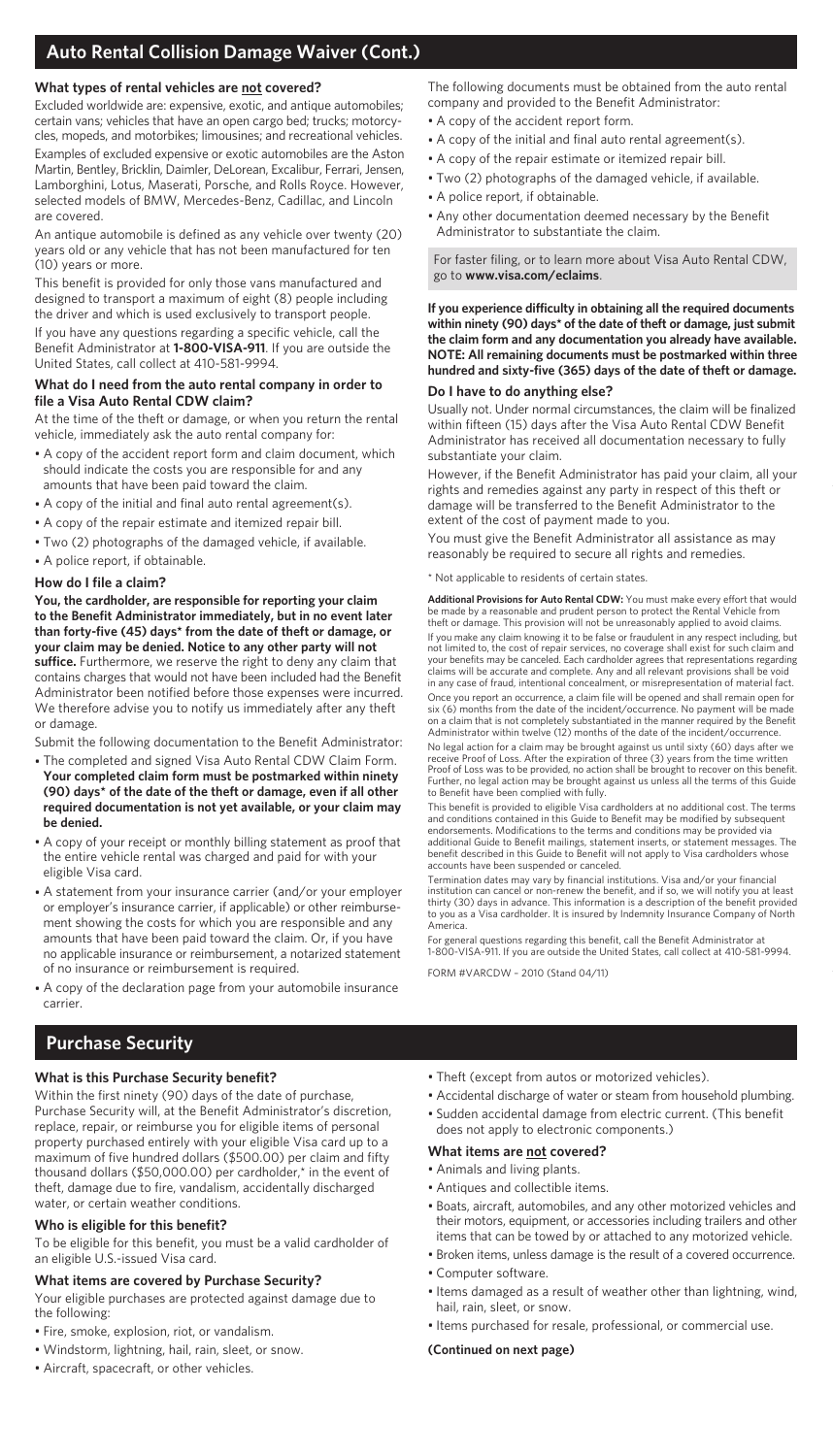# **Purchase Security (Cont.)**

- Items stolen from automobiles and other vehicles, or common carriers.
- Items that are lost or that mysteriously disappear. "Mysterious disappearance" means the vanishing of an item in an unexplained manner where there is an absence of evidence of a wrongful act by a person or persons.
- Items under the care and control of a common carrier (including U.S. Postal Service, airplanes, or delivery service).
- Items including, but not limited to, jewelry and watches from baggage unless hand-carried and under your personal supervision, or under the supervision of your traveling companion who is previously known to you.
- Theft or damage resulting from abuse, fraud, hostilities of any kind (including, but not limited to, war, invasion, rebellion, insurrection, or terrorist activities), confiscation by the authorities, risks of contraband, illegal activities, normal wear and tear, flood, earthquake, radioactive contamination, or damage from inherent product defects.
- Theft or damage resulting from misdelivery or voluntary parting with property.
- Medical equipment.
- Perishables, consumables including, but not limited to, perfumes and cosmetics, and limited-life items such as rechargeable batteries.
- Real estate and items which are intended to become part of real estate including, but not limited to, items that are hard-wired or hard-plumbed, garage doors, garage door openers, and ceiling fans.
- Rented or leased items, or items purchased on an installment plan and for which the entire purchase price was not paid in full at the time of the occurrence.
- Traveler's checks, cash, tickets, credit or debit cards, and any other negotiable instruments.
- Used or pre-owned items.

## **Are gifts covered?**

Yes, as long as you purchased the gift entirely with your eligible Visa card and it meets the terms and conditions of the benefit.

## **Are purchases made outside the U.S. covered?**

Yes, as long as you purchased the item entirely with your eligible Visa card and the eligible item meets the terms and conditions of the benefit.

## **Do I need to register my purchases?**

No. Your eligible purchases are automatically covered.

**Do I need to keep copies of receipts or any other records?**

Yes. If you want to file a claim, you will need copies of your itemized Visa card receipt and your store receipt.

## **How do I file a claim?**

Call the Benefit Administrator at **1-800-VISA-911** or collect at 410-581-9994 within sixty (60) days of theft or damage. **Please note: if you do not give such notice within sixty (60) days after the theft or damage your claim may be denied.** The Customer Service Representative will ask you for some preliminary claim information and send you the appropriate claim form. **This claim form must be completed, signed, and returned with all the requested documentation within ninety (90) days from the date of theft or damage.**

Gift recipients of eligible items may also handle the claim process if you wish. However, the gift recipient must provide all the documents necessary to fully substantiate the claim.

For faster filing, or to learn more about Visa Purchase Security, go to **www.visa.com/eclaims**.

#### **What documents do I need to submit with my claim?**

- Your completed and signed claim form.
- Your Visa card receipt.
- The itemized store receipt.
- A police report **(made within forty-eight (48) hours of the occurrence in the case of theft)**, fire, insurance claim, or loss report, or other report sufficient to determine eligibility for benefits.
- A copy of your insurance declaration page, when applicable.
- Documentation (if available) of any other settlement of the theft or damage.
- Any other documentation deemed necessary to substantiate your claim.

All claims must be fully substantiated as to the time, place, cause, and amount of damage or theft. In most cases you will be asked to send, **at your expense**, the damaged item to substantiate a claim. Retain the item in the event it is requested by the Benefit Administrator.

#### **How will I be reimbursed?**

Provided that the terms and conditions of the benefit have been met, and depending on the nature and circumstances of the incident, **the Benefit Administrator, at its discretion**, may choose to discharge your claim in either of two ways:

- 1. A damaged item (whether wholly or in part) may be repaired, rebuilt, or replaced. A stolen item may be replaced. If the item is to be repaired, rebuilt, or replaced, you usually will be notified of the decision within fifteen (15) days following receipt of the required proof of theft/damage documentation.
- 2.You may be reimbursed for the eligible item, but not more than the original purchase price of the covered item as recorded on your eligible Visa card receipt, less handling and shipping charges, up to a maximum of five hundred dollars (\$500.00) per claim occurrence and fifty thousand dollars (\$50,000.00) per cardholder.\*

Under normal circumstances, reimbursement will take place within five (5) business days of receipt and approval of all required documents.

In either case, the Benefit Administrator's payment, replacement, or repair made in good faith will fulfill the obligation under the benefit.

## **Do I have to file with my insurance company?**

Yes, if you have insurance applicable to the damaged or stolen item (e.g. business owner's, homeowner's, renter's, or automobile) or if you are covered by your employer's insurance for such losses, you are required to file a claim with your own insurance company and to submit a copy of any claim settlement from your insurance company along with your claim form.\* In some cases, at the option of the Benefit Administrator, where the claim amount is within your personal insurance deductible, a copy of your personal insurance policy declaration page may be sufficient.

#### \* **NOTE: Purchase Security provides coverage on an "excess" coverage basis. That means it does not duplicate, but pays in excess of any valid and collectible insurance or indemnity (including, but not limited to, homeowner's, renter's, automobile, or employer's insurance policies).**

After all insurance or indemnity has been exhausted, Purchase Security will cover the theft or damage up to the amount charged to your eligible Visa account and subject to the terms, exclusions, and limits of liability of the benefit. Purchase Security will also pay for the outstanding deductible portion of your insurance or indemnity for eligible claims. The maximum limit of liability is five hundred dollars (\$500.00) per claim occurrence and fifty thousand dollars (\$50,000.00) per cardholder. You will receive no more than the purchase price as recorded on the eligible Visa card receipt. Where a protected item is part of a pair or a set, you will receive no more than the value (as described herein) of the particular part or parts, stolen or damaged, regardless of any special value that the item may have as part of such a pair or set, nor more than the proportionate part of an aggregate purchase price of such pair or set. Purchase Security is not "contributing" insurance, and this "non-contribution" provision shall take precedence over "non-contribution" provisions found in insurance or indemnity descriptions, policies, or contracts.

**Additional Provisions for Purchase Security:** This protection provides benefits only<br>to you, the eligible Visa cardholder, and to whomever receives the eligible gifts you<br>purchase entirely with your eligible Visa card.

You shall use due diligence and do all things reasonable to avoid or diminish any loss or damage to property protected by this benefit. This provision will not be unreasonably applied to avoid claims.

If you make any claim knowing it to be false or fraudulent in any respect including, but not limited to, the cost of repair services, no coverage shall exist for such claim<br>and your benefits may be canceled. Each claimant agrees that representations regarding<br>claims will be accurate and complete. Any and a in any case of fraud, intentional concealment, or misrepresentation of material fact.

Once you report an occurrence, a claim file will be opened and shall remain open for six (6) months from the date of the damage or theft. No payment will be made on a claim that is not completely substantiated in the manner required by the Benefit Administrator within six (6) months of the date of theft or damage.

After the Benefit Administrator has paid your claim, all your rights and remedies against any party in respect of this theft or damage will be transferred to the Benefit Administrator to the extent of the payment made to you. You must give the Benefit Administrator all assistance as may reasonably be required to secure all rights and remedies.

No legal action for a claim may be brought against us until sixty (60) days after we receive Proof of Loss. No legal action against us may be brought more than two (2)<br>years after the time for giving Proof of Loss. Further, no legal action may be brought<br>against us unless all the terms of this Guide to Ben This benefit is provided to eligible Visa cardholders at no additional cost. The terms and conditions contained in this Guide to Benefit may be modified by subsequent endorse-ments. Modifications to the terms and conditions may be provided via additional Guide

to Benefit mailings, statement inserts, or statement messages. The benefit described in this Guide to Benefit will not apply to Visa cardholders whose accounts have been suspended or canceled.

Termination dates may vary by financial institutions. Visa and/or your financial institution can cancel or non-renew the benefit for eligible Visa cardholders, and if<br>we do, we will notify you at least thirty (30) days in advance. This information is<br>a description of the benefit provided to you as a Vi Indemnity Insurance Company of North America.

For general questions regarding this benefit, call the Benefit Administrator at 1-800-VISA-911 or collect at 410-581-9994.

FORM #VPS 500-50K-90D – 2010 (04/11)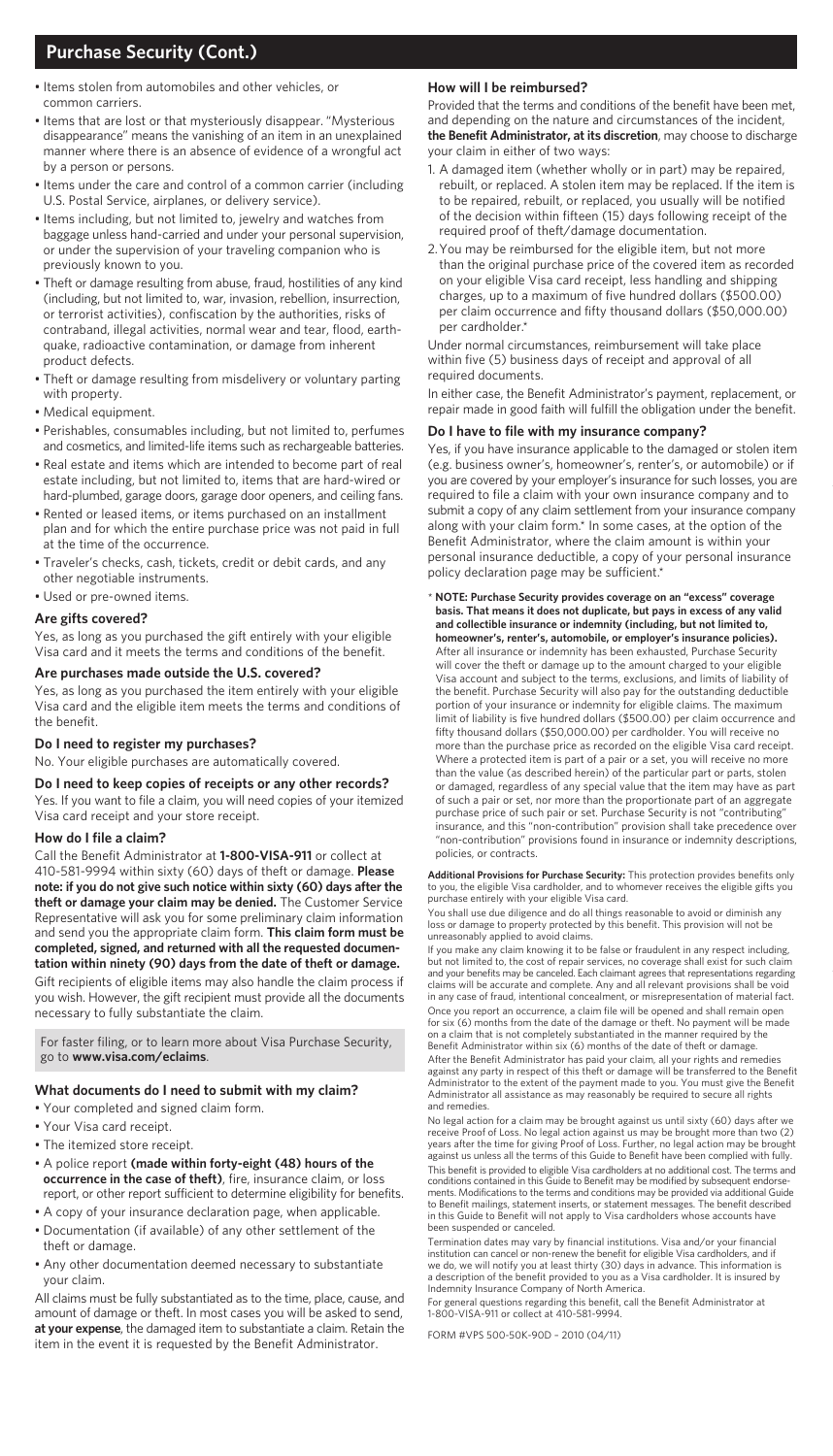## **How do I benefit from Warranty Manager Service?**

Warranty Manager Service offers you a number of valuable features, including **warranty registration** and **Extended Warranty Protection**, all available with a simple toll-free telephone call. And with our **Visa Performance Guarantee** you have the option of purchasing affordable Extended Service Agreements.\*

Warranty Manager's registration service helps you take full advantage of your warranties, because you can get key information about your coverage with a single toll-free call. And if you send us your sales receipts and warranty information, we'll keep everything on file so arranging for a repair or replacement is as easy as picking up the telephone. Warranty Manager Service offers Extended Warranty Protection that doubles the time period of the original manufacturer's written U.S. repair warranty up to one (1) additional year on eligible warranties of three (3) years or less when an item is purchased entirely with your eligible Visa card.

#### **Why should I register my purchases?**

To have peace of mind knowing all of your purchases are registered and on file with Visa. Although registration is not required for Extended Warranty Protection benefits, it is strongly encouraged that you send us your sales receipts and warranty information. With this valuable service, you won't have to search for critical documentation when you need it. Arranging for a repair or replacement is as easy as picking up the telephone. Call **1-800-VISA-911** (or collect at 410-581-9994) for information regarding the security of registering your purchases.

## **What are the advantages of Visa Performance Guarantee?**

Visa Performance Guarantee is valuable protection you can purchase beyond the benefit provided to you by Visa. It is available to extend your warranty coverage on eligible items for up to five (5) years from the date of product purchase. This provides you with an easy, reasonably priced way to cover parts and labor costs necessary to repair your product in case of failure.

#### **Who is eligible for this benefit?**

To be eligible for this benefit you must be a valid cardholder of an eligible U.S.-issued Visa card.

## **What items are covered by Warranty Manager Service Extended Warranty Protection?**

Warranty Manager Service Extended Warranty Protection doubles the period of repair service under the manufacturer's written U.S. warranty up to a maximum of one (1) additional year on many items of personal property which have a valid original manufacturer's written U.S. repair warranty of three (3) years or less and which you have purchased entirely on your eligible Visa card.

## **What items are not covered?**

- Boats, automobiles, aircraft, and any other motorized vehicles and their motors, equipment, or accessories, including trailers and other items that can be towed by or attached to any motorized vehicle.
- Any costs other than those specifically covered under the terms of the original manufacturer's written U.S. repair warranty, as supplied by the original manufacturer, or other eligible warranty.
- Items purchased for resale, professional, or commercial use.
- Real estate and items which are intended to become part of real estate including, but not limited to, items that are hard-wired or hard-plumbed, garage doors, garage door openers, and ceiling fans.
- Rented or leased items, or items purchased on an installment plan and for which the entire purchase price was not paid in full at the time of the occurrence.
- Computer software.
- Medical equipment.
- Used or pre-owned items.

#### **Are gifts covered?**

Yes, as long as you purchased the gift entirely with your eligible Visa card and it meets the terms and conditions of the benefit.

## **Are purchases made outside the United States covered?**

Yes, as long as you purchased the item entirely with your eligible Visa card and the eligible item has a valid original manufacturer's written U.S. repair warranty of three (3) years or less, store-purchased dealer warranty, or assembler warranty.

#### **Do I need to keep copies of receipts or any other records?**

To file a claim, copies of your Visa card receipt, your store receipt, the original manufacturer's written U.S. warranty, and any other applicable warranty are required. You will need to retain copies of these records unless the purchase is registered.

## **How do I file a claim?**

Call the Benefit Administrator at **1-800-VISA-911** (or collect at 410-581-9994) immediately upon learning of a product failure. **Please note: If you do not give such notice within sixty (60) days after the product failure, your claim may be denied.** The Benefit Administrator will ask you for some preliminary claim information, direct you to the appropriate repair facility, and send you the appropriate claim form. **This claim form must be completed, signed, and returned with all the requested documentation within ninety (90) days of the product failure.** Gift recipients of eligible items are also covered by the claims process, if desired. However, a gift recipient must provide all the documents necessary to fully substantiate the claim.

For faster filing, or to learn more about the Visa Warranty Manager Service, go to **www.visa.com/eclaims**.

#### **What documents do I need to submit with my claim?**

- Your completed and signed claim form.
- Your Visa card receipt.
- The itemized store receipt.
- A copy of the original manufacturer's written U.S. warranty and any other applicable warranty.
- A description and serial number of the item, and any other documentation deemed necessary to substantiate your claim. This includes bills and, if necessary, a copy of the maintenance record and receipts.
- The original repair order.
- **All claims must be fully substantiated.**

#### **How will I be reimbursed?**

Once your claim has been verified and the terms and conditions of the benefit have been met, the item will be repaired or replaced **at the Benefit Administrator's discretion**, but for no more than the original purchase price of the covered item as recorded on your Visa card receipt, less shipping and handling fees, up to a maximum of ten thousand dollars (\$10,000.00) and fifty thousand dollars (\$50,000.00) maximum per cardholder. Under normal circumstances, reimbursement will take place within five (5) business days of receipt and approval of all required documents.

Extended Warranty Protection will pay the facility directly for repairs, if possible, or you may go to an authorized repair facility and file a claim for reimbursement. **Only valid and reasonable repairs made at the manufacturer's authorized repair facility are covered.** In either case, the Benefit Administrator's payment, replacement, or repair made in good faith will fulfill the obligation under the benefit.

## **Do I have to file with my insurance company?**

No. However, if you have purchased or received a service contract or Extended Warranty, Extended Warranty Protection is supplemental to, and excess of, that coverage.

Extended Service Agreements are offered through a third-party administrator, and may not be available in all states. Terms and conditions may vary by product type. Call 1-800-VISA-911 for details regarding specific products.

**Additional Provisions for Warranty Manager Service:** These benefits apply only to you, the eligible Visa cardholder, and to whomever receives the eligible gifts you purchase entirely with your eligible Visa card.

You shall use due diligence and do all things reasonable to avoid or diminish any loss or damage to property protected by this benefit. This provision will not be unreasonably applied to avoid claims.

If you make any claim knowing it to be false or fraudulent in any respect including, but not limited to, the cost of repair services, no benefit shall exist for such claim and your benefits may be canceled. Each claimant agrees that representations regarding claims will be accurate and complete. Any and all relevant provisions shall be void in any case of fraud, intentional concealment, or misrepresentation of material fact.

Once you report an occurrence, a claim file will be opened and shall remain open for six (6) months from the date of the damage or theft. No payment will be made on a claim that is not completely substantiated in the manner required by the Benefit Administrator within six (6) months of the date of product failure.

After the Benefit Administrator has paid your claim, all your rights and remedies against any party in respect of this claim will be transferred to the Benefit Administrator to the extent of the payment made to you. You must give the Benefit Administrator all assistance as may reasonably be required to secure all rights and remedies.

No legal action for a claim may be brought against us until sixty (60) days after receive Proof of Loss. No legal action against us may be brought more than two (2) years after the time for giving Proof of Loss. Further, no legal action may be brought against us unless all the terms of the Guide to Benefit have been complied with fully. This benefit is provided to eligible Visa cardholders at no additional cost. The terms and conditions contained in this Guide to Benefit may be modified by subsequent<br>endorsements. Modifications to the terms and conditions may be provided via<br>additional Guide to Benefit mailings, statement inserts, or statem The benefit described in this Guide to Benefit will not apply to Visa cardholders whose accounts have been suspended or canceled.

Termination dates may vary by financial institutions. Visa and/or your finan institution can cancel or non-renew the benefit, and if we do, we will notify you at least thirty (30) days in advance. This information is a description of the benefit provided to you as a Visa cardholder. It is insured by Indemnity Insurance Company of North America.

For general questions regarding this benefit, call the Benefit Administrator at 1-800-VISA-911, or call collect at 410-581-9994.

FORM #VWMGR 10K-50K-3YR – 2010 (04/11)